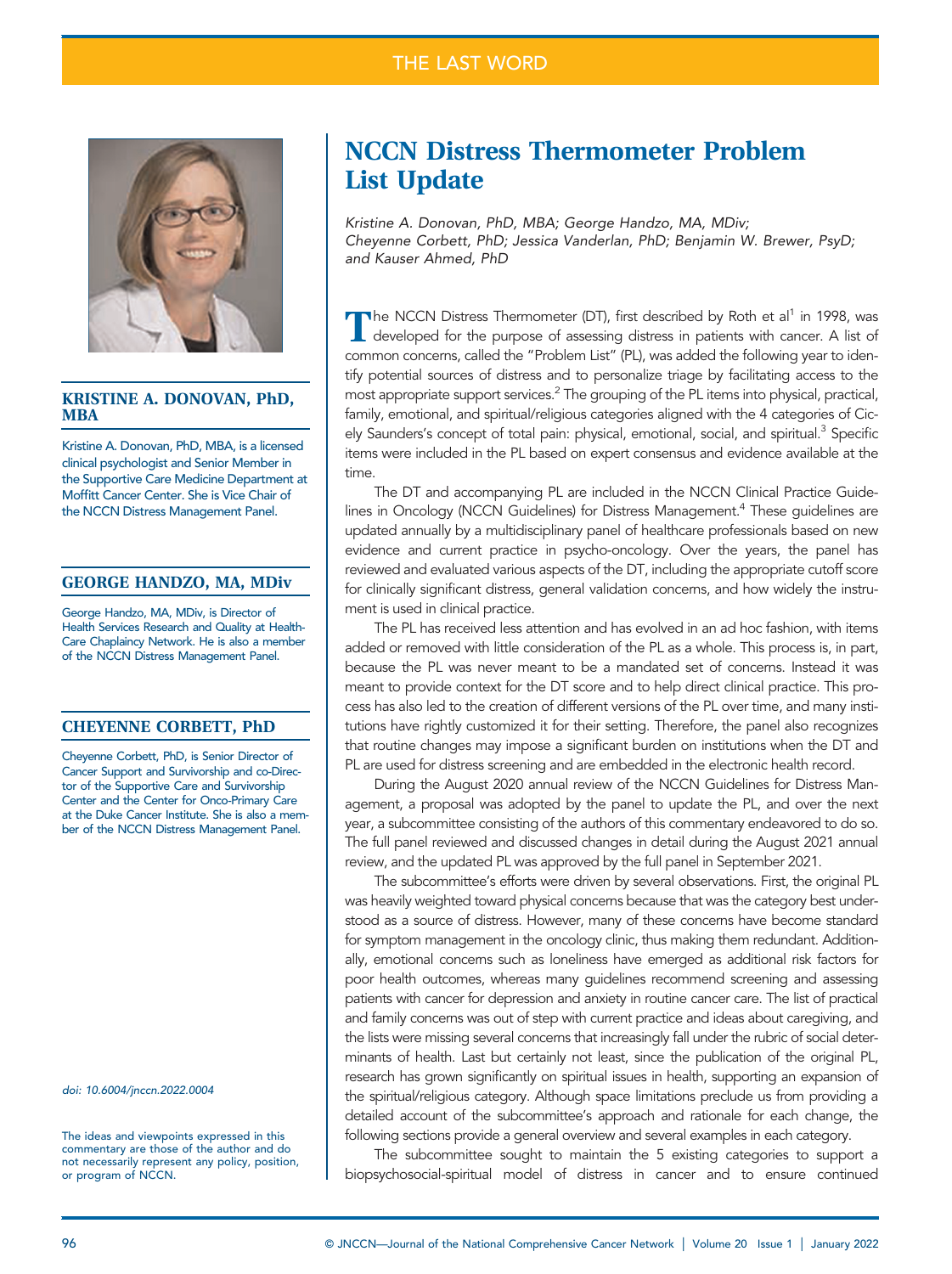consistency with the content of the guidelines and the algorithms outlined therein. The word problems accompanying 4 of the 5 categories (eg, "Physical Problems") was replaced with concerns to minimize any sense of pathologizing the distress caused by a particular item and to ensure consistency with the existing "spiritual/religious concerns" category. The ability of a respondent to endorse and describe "other" concerns was maintained. To support proposed changes, the subcommittee relied on data from distress screening at NCCN Member Institutions and a brief online survey of panel members seeking their input on the PL. In general, in addition to addressing PL content, the subcommittee sought to simplify and soften language and reduce ambiguity and redundancy of terms, and, when the PL was in final draft form, ensure it had an appropriate literacy level.

### **Physical**

Physical data from NCCN Member Institutions, low prevalence physical items such as "mouth sores" and "nose dry/congested" were removed, and high prevalence items such as sleep and fatigue were retained because nonpharmacologic interventions delivered by psychosocial professionals are known to be effective in relieving distress caused by these symptoms.<sup>5</sup> "Tobacco use" was added to distinguish it from other substances. The subcommittee considered adding "marijuana use," but recognized that doing so might stigmatize the increasing use of medical marijuana, and so retained the more general "substance use" item.

### **Emotional**

The terms "sadness" and "depression" were combined because most laypersons seem to not distinguish between the two. Similarly, the term "anxiety" was included with "worry," and the more nebulous term "nervousness" was removed. "Loss of interest in usual activities" was reworded to read more broadly as "loss of interest or enjoyment." The term "appearance" was relocated from the list of physical concerns and reworded to read more generally as "changes in appearance." Several terms, including "grief or loss, loneliness, anger," and "feelings of worthlessness or being a burden," were added. The intent of adding these common emotional concerns was to reduce the likelihood that such concerns would be pathologized by clinical staff or perceived by patients as a source of shame.<sup>6</sup>

- -------**--**<br>This category was renamed "Social concerns" to reflect the multiple levels involved in cancer care and to recognize the importance of a supportive social network; additional groups were added, such as friends and coworkers. The phrase "deal with" was replaced with "relationship with" to soften the language. "Communication with healthcare team" was included (surprisingly for the first time) because it is well established that effective patient–provider communication is critical to patient satisfaction and is an essential element of high-quality healthcare.<sup>7</sup>

### **Practical**

-----------<br>The pooled item "insurance/financial" was split into individual items in recognition of the lasting financial impact of cancer even with health insurance<sup>8</sup> and the recognition that the 2 concerns may require different resources and support services. "Having enough food" was added in recognition of food insecurity as a leading public health issue. "Taking care of myself" and "Taking care of others" were added because of the essential nature of self-care and in recognition that some individuals with cancer are themselves family caregivers of loved ones. Similarly, "access to medicine" was added to convey that not only cost but distance to a pharmacy and having a local pharmacy that does not carry a particular medication, (an opioid, for example) are common

### JESSICA VANDERLAN, PhD

Jessica Vanderlan, PhD, is a licensed clinical psychologist and manager of the Psychology Service at Siteman Cancer Center and Barnes-Jewish Hospital and Washington University School of Medicine. She is a member of the NCCN Distress Management Panel.

### BENJAMIN W. BREWER, PsyD

Benjamin W. Brewer, PsyD, is a licensed clinical psychologist, Director of Clinical Psychology and Counseling for the University of Colorado Division of Hematology, and an Associate Professor at the University of Colorado Denver Anschutz Medical Campus. He is a member of the NCCN Distress Management Panel.

### KAUSER AHMED, PhD

Kauser Ahmed, PhD, is Director of Simms Mann Center for Integrative Oncology and Darcie Denkert Notkin Director of Psychosocial Oncology Care at University of California, Los Angeles. She is a member of the NCCN Distress Management Panel.